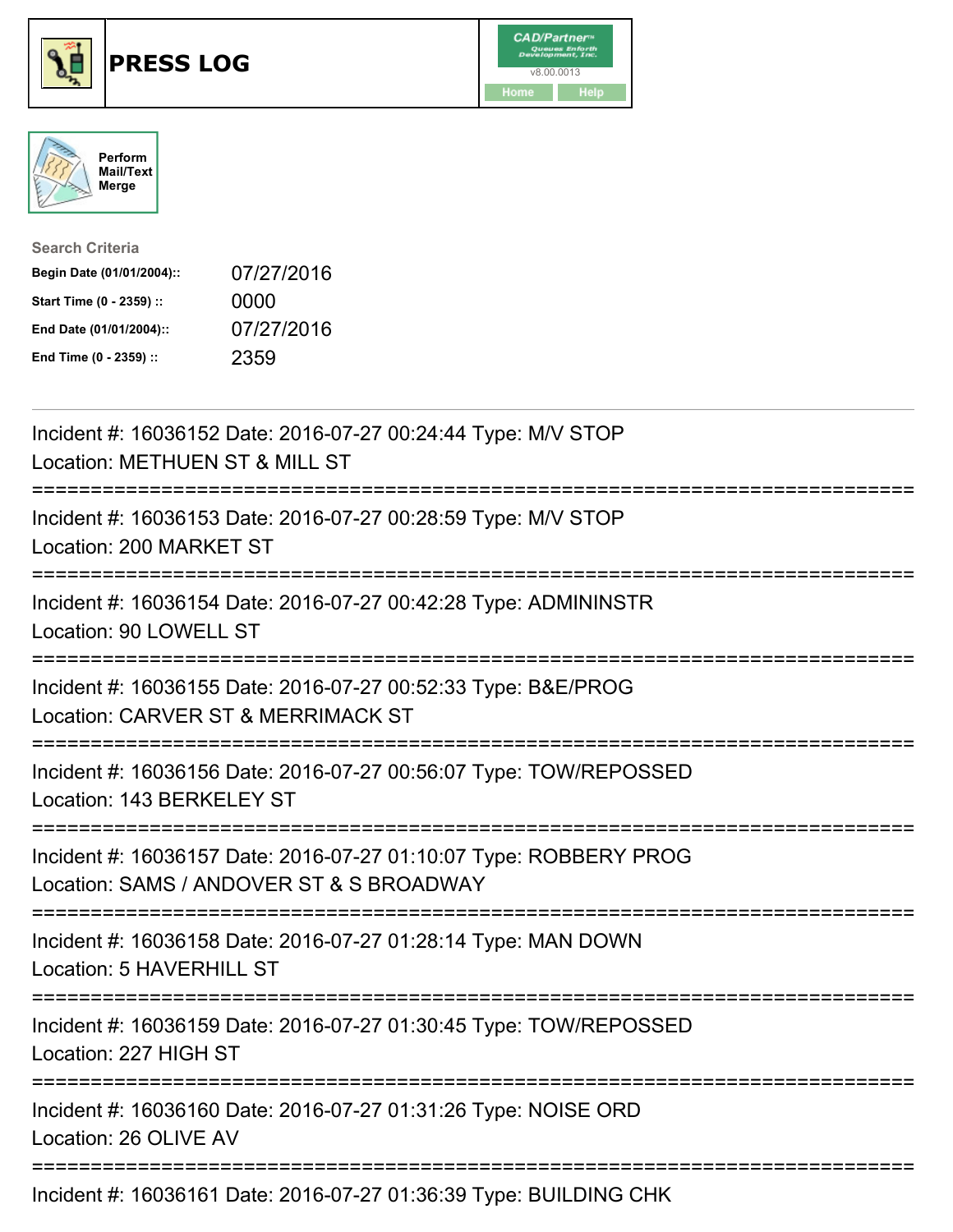Location: 31 MERRIMACK ST =========================================================================== Incident #: 16036162 Date: 2016-07-27 02:03:45 Type: 911 HANG UP Location: 218 ABBOTT ST FL 1 =========================================================================== Incident #: 16036163 Date: 2016-07-27 02:23:18 Type: ALARM/BURG Location: GUILMETTE SCHOOL / 80 BODWELL ST =========================================================================== Incident #: 16036164 Date: 2016-07-27 02:37:02 Type: BUILDING CHK Location: 205 BROADWAY =========================================================================== Incident #: 16036165 Date: 2016-07-27 02:38:10 Type: M/V STOP Location: BROADWAY & ESSEX ST =========================================================================== Incident #: 16036166 Date: 2016-07-27 02:40:20 Type: M/V STOP Location: ESSEX ST & MILL ST =========================================================================== Incident #: 16036167 Date: 2016-07-27 02:45:57 Type: BUILDING CHK Location: MR TUX / 59 MERRIMACK ST =========================================================================== Incident #: 16036168 Date: 2016-07-27 02:52:06 Type: BUILDING CHK Location: GEISLER STATE POOL / 50 HIGH ST =========================================================================== Incident #: 16036169 Date: 2016-07-27 02:52:51 Type: M/V STOP Location: BROADWAY & LOWELL ST =========================================================================== Incident #: 16036170 Date: 2016-07-27 03:00:05 Type: M/V STOP Location: BROADWAY & CROSS ST =========================================================================== Incident #: 16036171 Date: 2016-07-27 03:05:35 Type: BUILDING CHK Location: HAFFNERS / 194 S BROADWAY =========================================================================== Incident #: 16036172 Date: 2016-07-27 03:09:43 Type: BUILDING CHK Location: 54 WINTHROP AV =========================================================================== Incident #: 16036173 Date: 2016-07-27 03:10:08 Type: M/V STOP Location: BOAT RAMP ===========================================================================

Incident #: 16036175 Date: 2016-07-27 03:19:42 Type: M/V STOP

Location: EVERETTE ST AND ROWE SR

===========================================================================

Incident #: 16036174 Date: 2016-07-27 03:20:07 Type: M/V STOP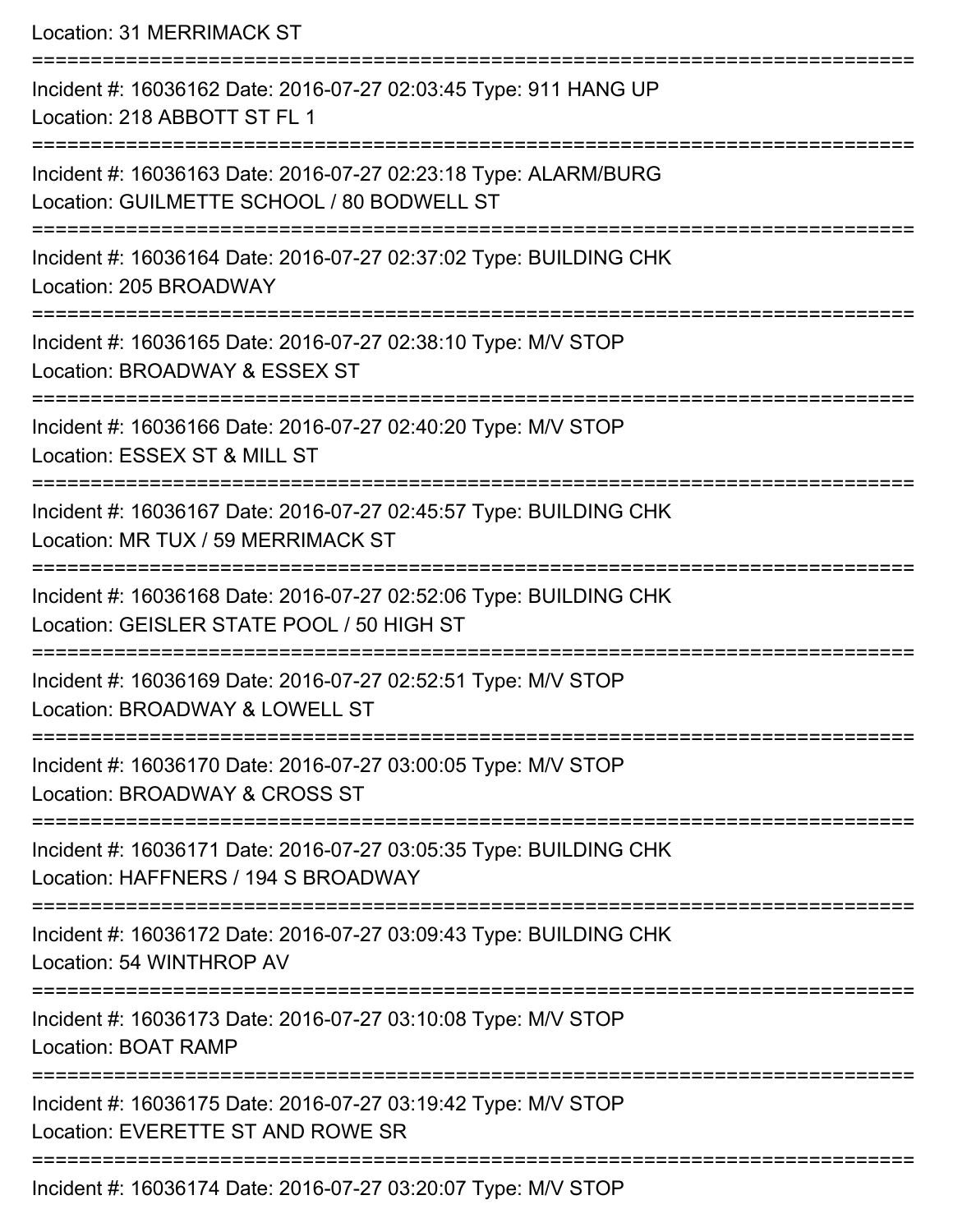| Incident #: 16036176 Date: 2016-07-27 03:22:05 Type: TRESPASSING<br>Location: 99 HAMPSHIRE ST                  |
|----------------------------------------------------------------------------------------------------------------|
| Incident #: 16036177 Date: 2016-07-27 03:24:46 Type: INVEST CONT<br>Location: 274 E HAVERHILL ST #14           |
| Incident #: 16036178 Date: 2016-07-27 03:32:45 Type: BUILDING CHK<br>Location: SAM'S FOOD STORE / 389 BROADWAY |
| Incident #: 16036179 Date: 2016-07-27 03:33:13 Type: BUILDING CHK<br>Location: TD BANKNORTH MA / 450 ESSEX ST  |
| Incident #: 16036180 Date: 2016-07-27 03:34:27 Type: BUILDING CHK<br>Location: EBLEN STORE / 490 ESSEX ST      |
| Incident #: 16036181 Date: 2016-07-27 03:40:06 Type: DOMESTIC/PROG<br>Location: 52 BOXFORD ST                  |
| Incident #: 16036182 Date: 2016-07-27 04:22:39 Type: DOMESTIC/PROG<br>Location: 64 JENNINGS ST FL 1            |
| Incident #: 16036183 Date: 2016-07-27 04:27:29 Type: ALARM/BURG<br>Location: WYLESS SALES / 60 ISLAND ST       |
| Incident #: 16036184 Date: 2016-07-27 05:07:06 Type: SUICIDE ATTEMPT<br>Location: 248 BROADWAY                 |
| Incident #: 16036185 Date: 2016-07-27 05:37:45 Type: UNKNOWN PROB<br>Location: 55 BROOK ST                     |
| Incident #: 16036186 Date: 2016-07-27 05:52:20 Type: WIRE DOWN<br>Location: 114-116 HAVERHILL ST               |
| Incident #: 16036187 Date: 2016-07-27 06:31:55 Type: NOISE ORD<br>Location: 68 PHILLIPS ST                     |
| Incident #: 16036188 Date: 2016-07-27 07:06:27 Type: PARK & WALK<br>Location: BROADWAY                         |
| Incident #: 16036189 Date: 2016-07-27 07:36:12 Type: VIO CITY ORD                                              |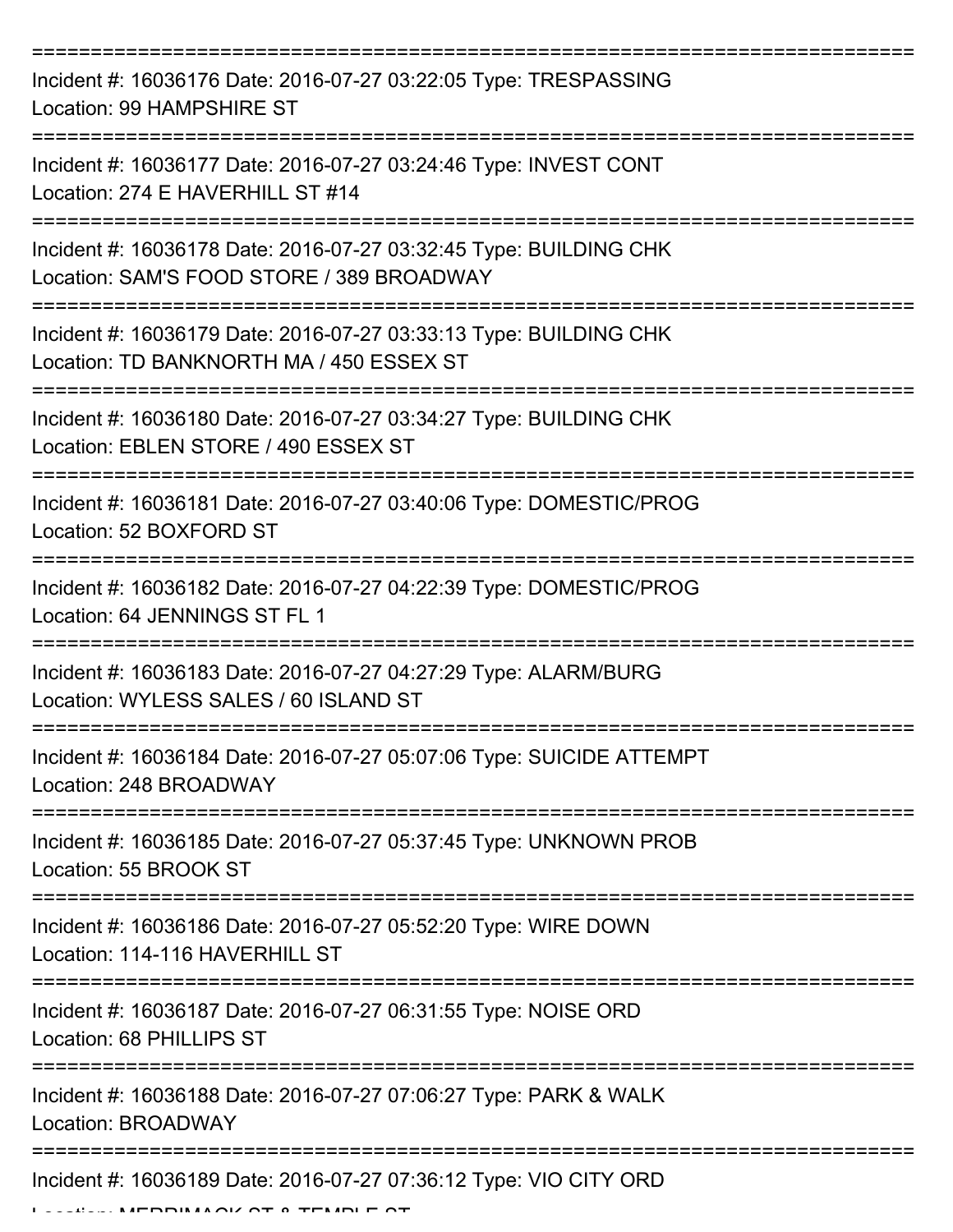| Incident #: 16036190 Date: 2016-07-27 07:44:16 Type: ALARM/BURG<br>Location: NESTICO RESIDENCE / 26 EAST ST    |
|----------------------------------------------------------------------------------------------------------------|
| Incident #: 16036191 Date: 2016-07-27 07:51:37 Type: LIC PLATE STO<br>Location: 140 JACKSON ST                 |
| Incident #: 16036192 Date: 2016-07-27 07:52:29 Type: AUTO ACC/NO PI<br>Location: 62 HAVERHILL ST               |
| Incident #: 16036193 Date: 2016-07-27 08:01:37 Type: TOW/REPOSSED<br>Location: 14 SAXONIA AV                   |
| Incident #: 16036194 Date: 2016-07-27 08:07:46 Type: M/V STOP<br><b>Location: PARKER ST</b>                    |
| Incident #: 16036195 Date: 2016-07-27 08:13:36 Type: M/V STOP<br>Location: 201 HAVERHILL ST                    |
| Incident #: 16036196 Date: 2016-07-27 08:17:23 Type: M/V STOP<br>Location: CHESTNUT ST & LAWRENCE ST           |
| Incident #: 16036197 Date: 2016-07-27 08:18:07 Type: SUS PERS/MV<br>Location: CARRIBBEAN BAKERY / 205 BROADWAY |
| Incident #: 16036198 Date: 2016-07-27 08:21:30 Type: M/V STOP<br>Location: HAMPSHIRE ST & LOWELL ST            |
| Incident #: 16036199 Date: 2016-07-27 08:22:42 Type: M/V STOP<br><b>Location: ESSEX ST</b>                     |
| Incident #: 16036200 Date: 2016-07-27 08:30:13 Type: M/V STOP<br>Location: COMMON ST & HAMPSHIRE ST            |
| Incident #: 16036201 Date: 2016-07-27 08:58:59 Type: DRUG VIO<br>Location: U-HAUL RENTAL / 375 BROADWAY        |
| Incident #: 16036202 Date: 2016-07-27 09:04:02 Type: PARK & WALK<br>Location: BRADFORD ST & BROADWAY           |
| Incident #: 16036204 Date: 2016-07-27 09:18:37 Type: A&B PAST                                                  |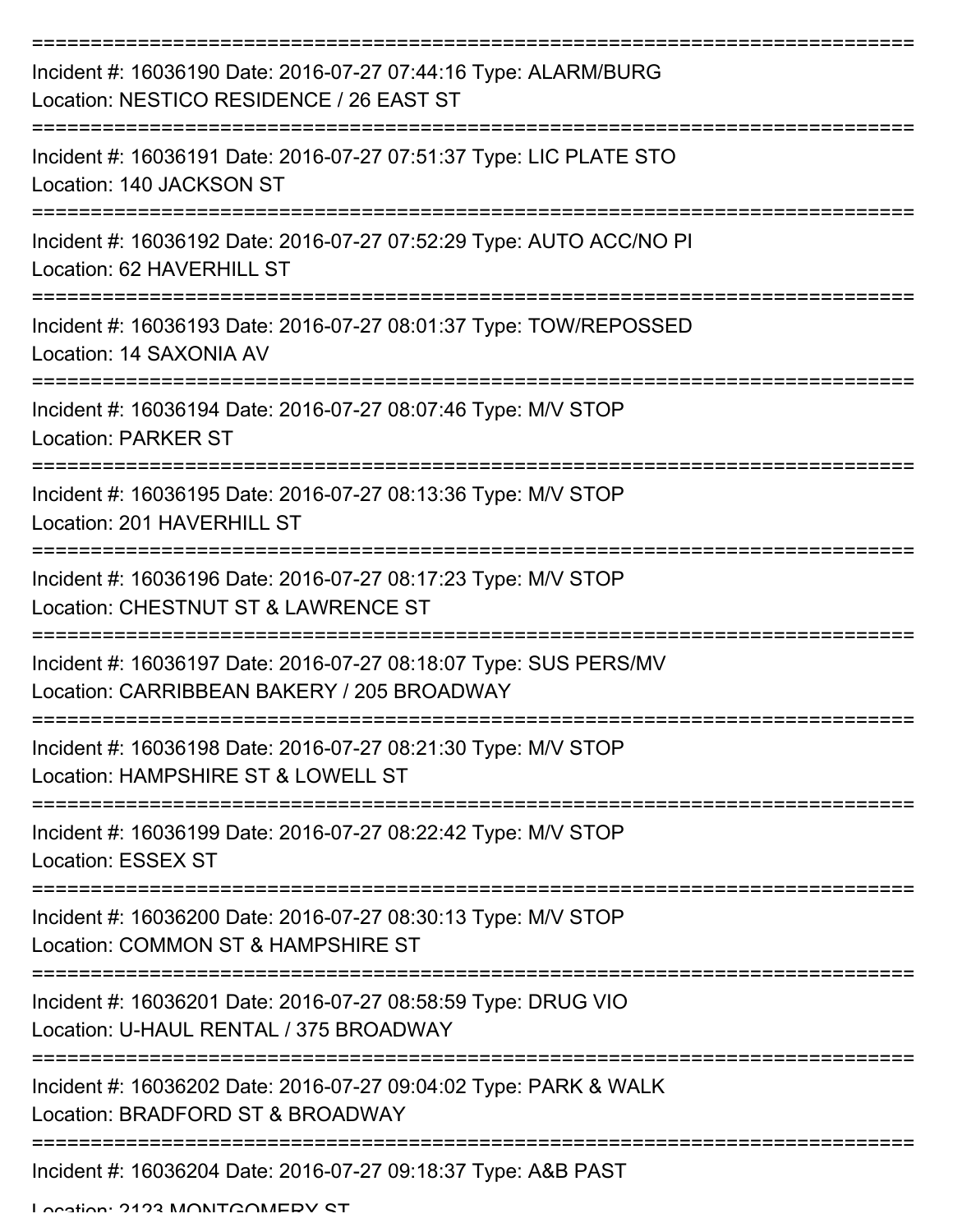| Incident #: 16036203 Date: 2016-07-27 09:20:16 Type: ALARM/BURG<br>Location: CHIN-CHIN ORIENTAL STORE / 603 S UNION ST |
|------------------------------------------------------------------------------------------------------------------------|
| Incident #: 16036205 Date: 2016-07-27 09:24:20 Type: M/V STOP<br>Location: MERRIMACK ST & PARKER ST                    |
| Incident #: 16036206 Date: 2016-07-27 09:27:51 Type: M/V STOP<br>Location: S UNION ST & WINTHROP AV                    |
| Incident #: 16036207 Date: 2016-07-27 09:42:58 Type: FIGHT<br>Location: JACKSON ST & SWAN                              |
| Incident #: 16036208 Date: 2016-07-27 09:50:05 Type: DOMESTIC/PROG<br>Location: 62 MELVIN ST                           |
| Incident #: 16036210 Date: 2016-07-27 09:53:44 Type: THREATS<br>Location: 351 ESSEX ST                                 |
| Incident #: 16036209 Date: 2016-07-27 09:55:25 Type: 209A/SERVE<br>Location: 18 FRANKLIN ST #512                       |
| Incident #: 16036212 Date: 2016-07-27 10:07:49 Type: LOST PROPERTY<br>Location: 22 MARGIN ST                           |
| Incident #: 16036211 Date: 2016-07-27 10:09:10 Type: PARK & WALK<br>Location: BRADFORD ST & BROADWAY                   |
| Incident #: 16036214 Date: 2016-07-27 10:15:24 Type: LOST PROPERTY<br>Location: 200 COMMON ST                          |
| Incident #: 16036213 Date: 2016-07-27 10:16:24 Type: M/V STOP<br>Location: 1 PARKER ST                                 |
| Incident #: 16036215 Date: 2016-07-27 10:25:46 Type: INVEST CONT<br>Location: 200 COMMON ST                            |
| Incident #: 16036216 Date: 2016-07-27 10:31:57 Type: RECOV/STOL/MV<br>Location: 70 PHILLIPS ST                         |
| Incident #: 16036217 Date: 2016-07-27 10:32:02 Type: ASSIST FIRE<br>Location: 92 JAMAICA ST                            |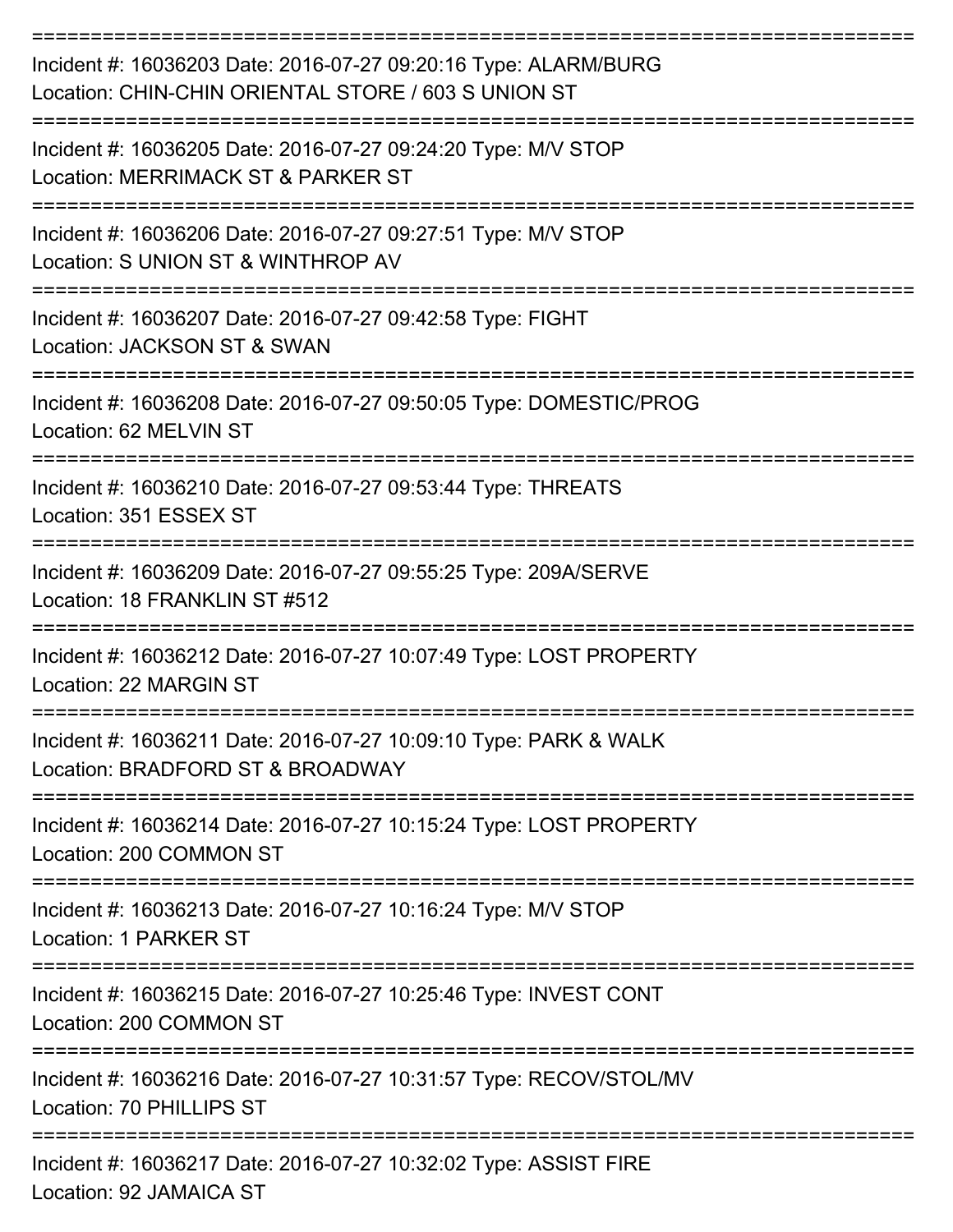| Incident #: 16036218 Date: 2016-07-27 10:34:03 Type: 209A/SERVE<br>Location: 22 PARK ST                                                                        |
|----------------------------------------------------------------------------------------------------------------------------------------------------------------|
| Incident #: 16036219 Date: 2016-07-27 10:45:27 Type: M/V STOP<br>Location: 365 BROADWAY                                                                        |
| Incident #: 16036220 Date: 2016-07-27 10:47:23 Type: AUTO ACC/PI<br>Location: 50 UNION ST                                                                      |
| Incident #: 16036221 Date: 2016-07-27 10:48:40 Type: 209A/SERVE<br>Location: 21 HIGHLAWN AV                                                                    |
| Incident #: 16036222 Date: 2016-07-27 10:57:16 Type: M/V STOP<br>Location: 333 BROADWAY                                                                        |
| Incident #: 16036223 Date: 2016-07-27 11:01:17 Type: KEEP PEACE<br>Location: 27 FAIRMONT ST FL 1ST                                                             |
| :====================<br>------------------------------------<br>Incident #: 16036224 Date: 2016-07-27 11:09:17 Type: RECOV/STOL/MV<br>Location: 70 BOXFORD ST |
| Incident #: 16036226 Date: 2016-07-27 11:14:25 Type: AUTO ACC/UNK PI<br>Location: AMESBURY ST & LOWELL ST                                                      |
| Incident #: 16036225 Date: 2016-07-27 11:14:40 Type: UNWANTEDGUEST<br>Location: 25 MARSTON ST #304                                                             |
| Incident #: 16036227 Date: 2016-07-27 11:15:04 Type: 209A/SERVE<br>Location: 62 AVON ST                                                                        |
| Incident #: 16036228 Date: 2016-07-27 11:17:03 Type: NEIGHBOR PROB<br>Location: 112 MARSTON ST #114C                                                           |
| Incident #: 16036229 Date: 2016-07-27 11:17:03 Type: ALARM/BURG<br>Location: ST JOSEPH'S RECTORY / 241 HAMPSHIRE ST                                            |
| Incident #: 16036230 Date: 2016-07-27 11:42:19 Type: FRAUD<br>Location: 11 CORNISH ST                                                                          |
| Incident #: 16036231 Date: 2016-07-27 11:53:52 Type: 209A/VIOLATION<br>Location: 550 BROADWAY                                                                  |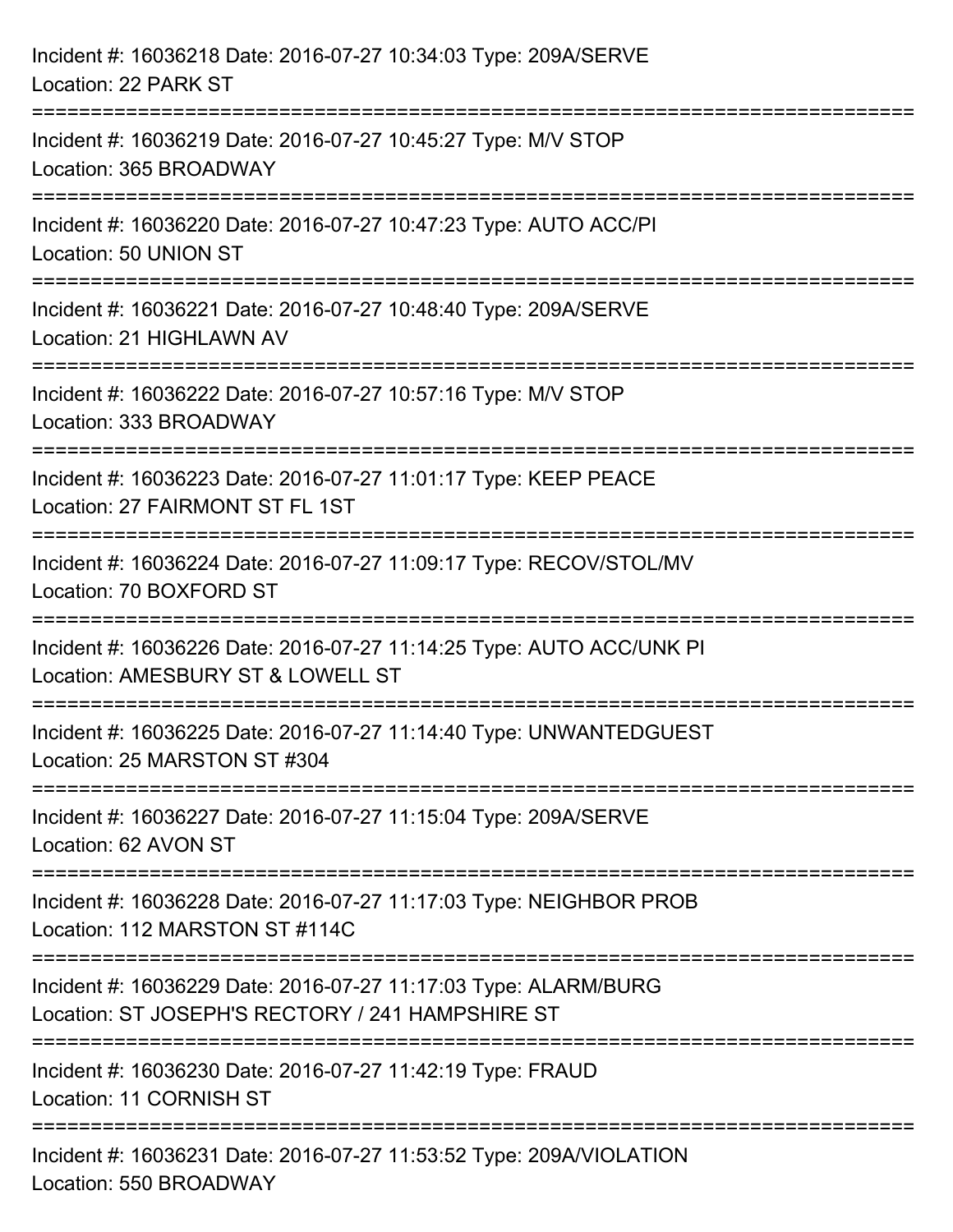| Incident #: 16036232 Date: 2016-07-27 12:00:29 Type: SUS PERS/MV<br>Location: 50 COMMON ST                                                |
|-------------------------------------------------------------------------------------------------------------------------------------------|
| Incident #: 16036233 Date: 2016-07-27 12:02:57 Type: 209A/SERVE<br>Location: 62 AVON ST                                                   |
| Incident #: 16036234 Date: 2016-07-27 12:05:53 Type: M/V STOP<br>Location: MERRIMACK ST & S UNION ST<br>==================                |
| Incident #: 16036235 Date: 2016-07-27 12:13:13 Type: DRUG VIO<br>Location: BRUNOS NORTH END DELI / 95 COMMON ST                           |
| Incident #: 16036236 Date: 2016-07-27 12:16:25 Type: SUS PERS/MV<br>Location: JACKSON ST & PARK ST<br>=================================== |
| Incident #: 16036237 Date: 2016-07-27 12:18:07 Type: 209A/SERVE<br>Location: 20 ALLSTON ST                                                |
| Incident #: 16036238 Date: 2016-07-27 12:25:24 Type: TOW/REPOSSED<br>Location: 6 DIAMOND ST #21                                           |
| Incident #: 16036239 Date: 2016-07-27 12:31:42 Type: TOW/REPOSSED<br>Location: 8 DIAMOND ST                                               |
| Incident #: 16036240 Date: 2016-07-27 12:34:51 Type: M/V STOP<br>Location: ANDOVER ST & STATE ST                                          |
| Incident #: 16036241 Date: 2016-07-27 12:46:13 Type: COURT DOC SERVE<br>Location: 59 TREMONT ST                                           |
| Incident #: 16036242 Date: 2016-07-27 12:53:06 Type: SHOPLIFTING<br>Location: 272 S BROADWAY                                              |
| Incident #: 16036243 Date: 2016-07-27 12:54:19 Type: AUTO ACC/NO PI<br>Location: ARLINGTON ST & LAWRENCE ST                               |
| Incident #: 16036244 Date: 2016-07-27 13:05:02 Type: DRUG VIO<br><b>Location: BENNINGTON ST</b>                                           |
| Incident #: 16036245 Date: 2016-07-27 13:06:28 Type: DRUG VIO<br>Location: HAVERHILL ST & NEWBURY ST                                      |

===========================================================================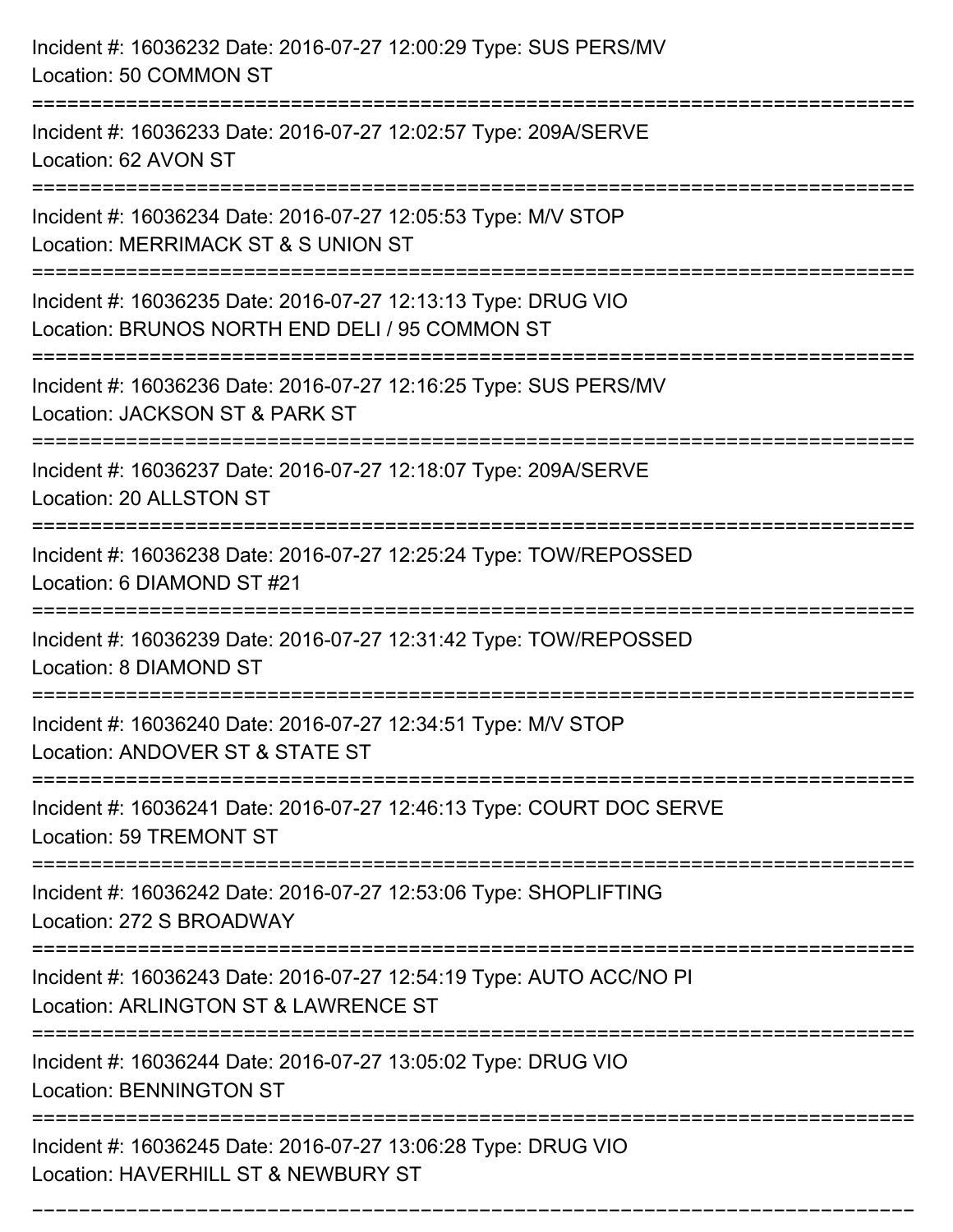| Incident #: 16036246 Date: 2016-07-27 13:12:21 Type: DISTURBANCE<br>Location: 124 FARNHAM ST FL 2ND                                |
|------------------------------------------------------------------------------------------------------------------------------------|
| Incident #: 16036247 Date: 2016-07-27 13:16:26 Type: ALARM/BURG<br>Location: CASA DE RESURECION / 3 GREEN ST                       |
| Incident #: 16036248 Date: 2016-07-27 13:26:26 Type: DRUG VIO<br>Location: AMESBURY ST & COMMON ST<br>============================ |
| Incident #: 16036249 Date: 2016-07-27 13:28:45 Type: 209A/SERVE<br>Location: 6 RIDGEWOOD LN                                        |
| Incident #: 16036250 Date: 2016-07-27 13:38:09 Type: WARRANT SERVE<br>Location: CENTRAL BRIDGE / 0 MERRIMACK ST                    |
| Incident #: 16036251 Date: 2016-07-27 13:46:33 Type: M/V STOP<br>Location: CANAL ST & HAMPSHIRE ST                                 |
| Incident #: 16036252 Date: 2016-07-27 13:47:49 Type: ASSIST FIRE<br>Location: 92 MAPLE ST                                          |
| Incident #: 16036253 Date: 2016-07-27 13:51:22 Type: DOMESTIC/PROG<br>Location: 42 WHITE ST #72                                    |
| Incident #: 16036259 Date: 2016-07-27 13:55:52 Type: INVEST CONT<br>Location: AMESBURY ST & LOWELL ST                              |
| Incident #: 16036254 Date: 2016-07-27 13:59:56 Type: DRUG OVERDOSE<br>Location: 320 S BROADWAY                                     |
| Incident #: 16036255 Date: 2016-07-27 14:03:56 Type: ANIMAL COMPL<br>Location: 37 BEACON ST                                        |
| Incident #: 16036256 Date: 2016-07-27 14:04:03 Type: ALARM/BURG<br><b>Location: 7 CUTLER ST</b>                                    |
| Incident #: 16036257 Date: 2016-07-27 14:07:42 Type: DK (DRUNK)<br>Location: 198 ESSEX ST                                          |
| Incident #: 16036258 Date: 2016-07-27 14:16:25 Type: MISSING PERS<br>Location: 124 FARNHAM ST                                      |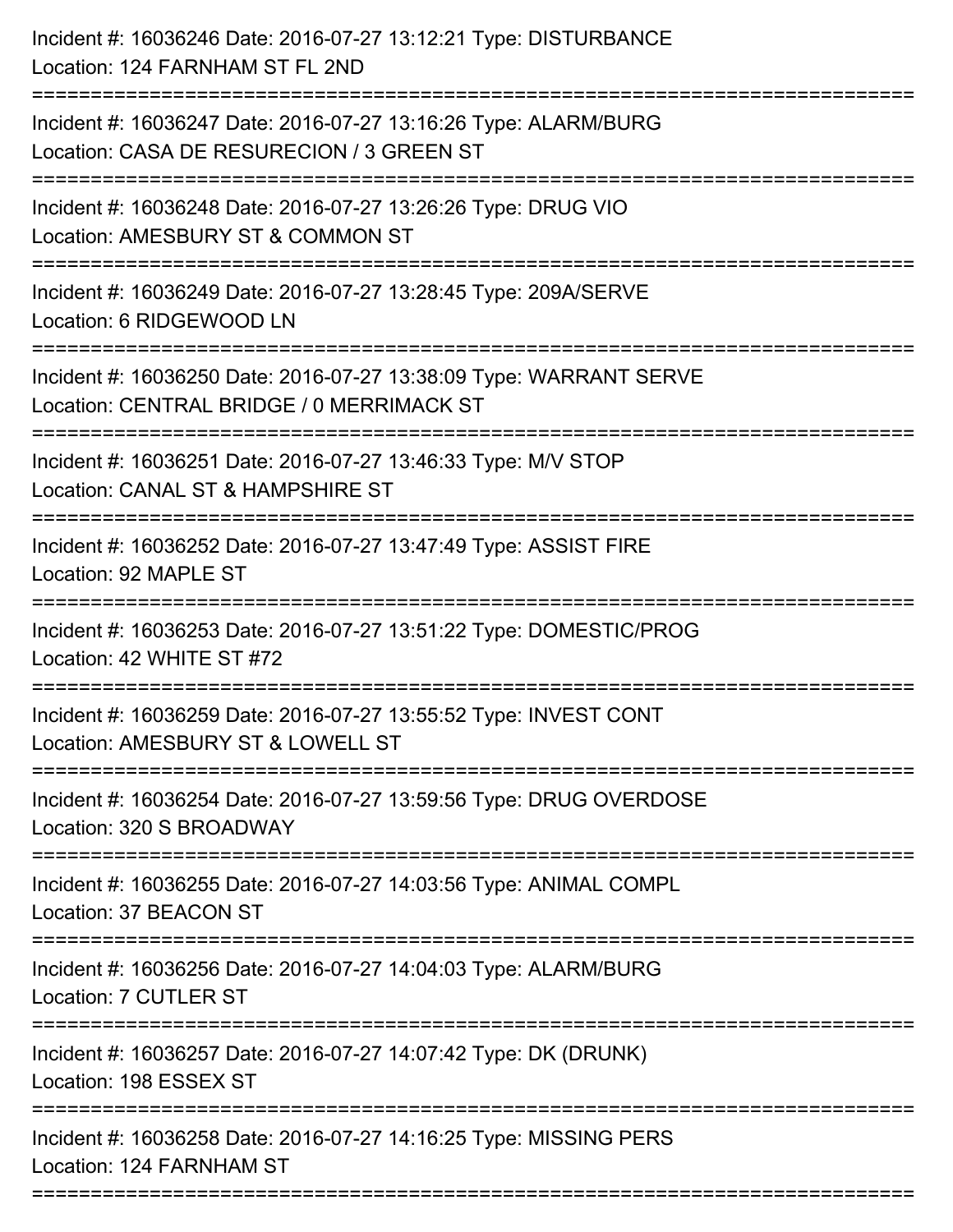Location: 4 ROWE ST

| Incident #: 16036261 Date: 2016-07-27 14:51:04 Type: ALARM/BURG<br>Location: OLIVER SCHOOL / 183 HAVERHILL ST |
|---------------------------------------------------------------------------------------------------------------|
| Incident #: 16036262 Date: 2016-07-27 14:57:13 Type: INVESTIGATION<br>Location: 208 S BROADWAY                |
| Incident #: 16036263 Date: 2016-07-27 15:00:36 Type: 209A/SERVE<br><b>Location: 68 LAWRENCE ST</b>            |
| Incident #: 16036264 Date: 2016-07-27 15:04:35 Type: SUS PERS/MV<br>Location: 39 WINTER ST                    |
| Incident #: 16036265 Date: 2016-07-27 15:06:08 Type: SUS PERS/MV<br>Location: 99 SARATOGA ST                  |
| Incident #: 16036266 Date: 2016-07-27 15:08:28 Type: SUS PERS/MV<br>Location: 210 MERRIMACK ST                |
| Incident #: 16036267 Date: 2016-07-27 15:09:08 Type: MEDIC SUPPORT<br>Location: 200 EXCHANGE ST               |
| Incident #: 16036268 Date: 2016-07-27 15:10:33 Type: DISTURBANCE<br>Location: 34 HAVERHILL ST                 |
| Incident #: 16036269 Date: 2016-07-27 15:17:29 Type: AUTO ACC/PI<br>Location: CANAL ST & MILL ST              |
| Incident #: 16036270 Date: 2016-07-27 15:23:25 Type: UNWANTEDGUEST<br>Location: CVS PHARMACY / 266 BROADWAY   |
| Incident #: 16036271 Date: 2016-07-27 15:25:16 Type: ASSSIT OTHER PD<br>Location: 92 MAPLE ST                 |
| Incident #: 16036273 Date: 2016-07-27 15:40:24 Type: THREATS<br>Location: 80 WATER ST                         |
| Incident #: 16036272 Date: 2016-07-27 15:44:16 Type: ANIMAL COMPL<br>Location: 447 ANDOVER ST #5              |
| ----------------------------------                                                                            |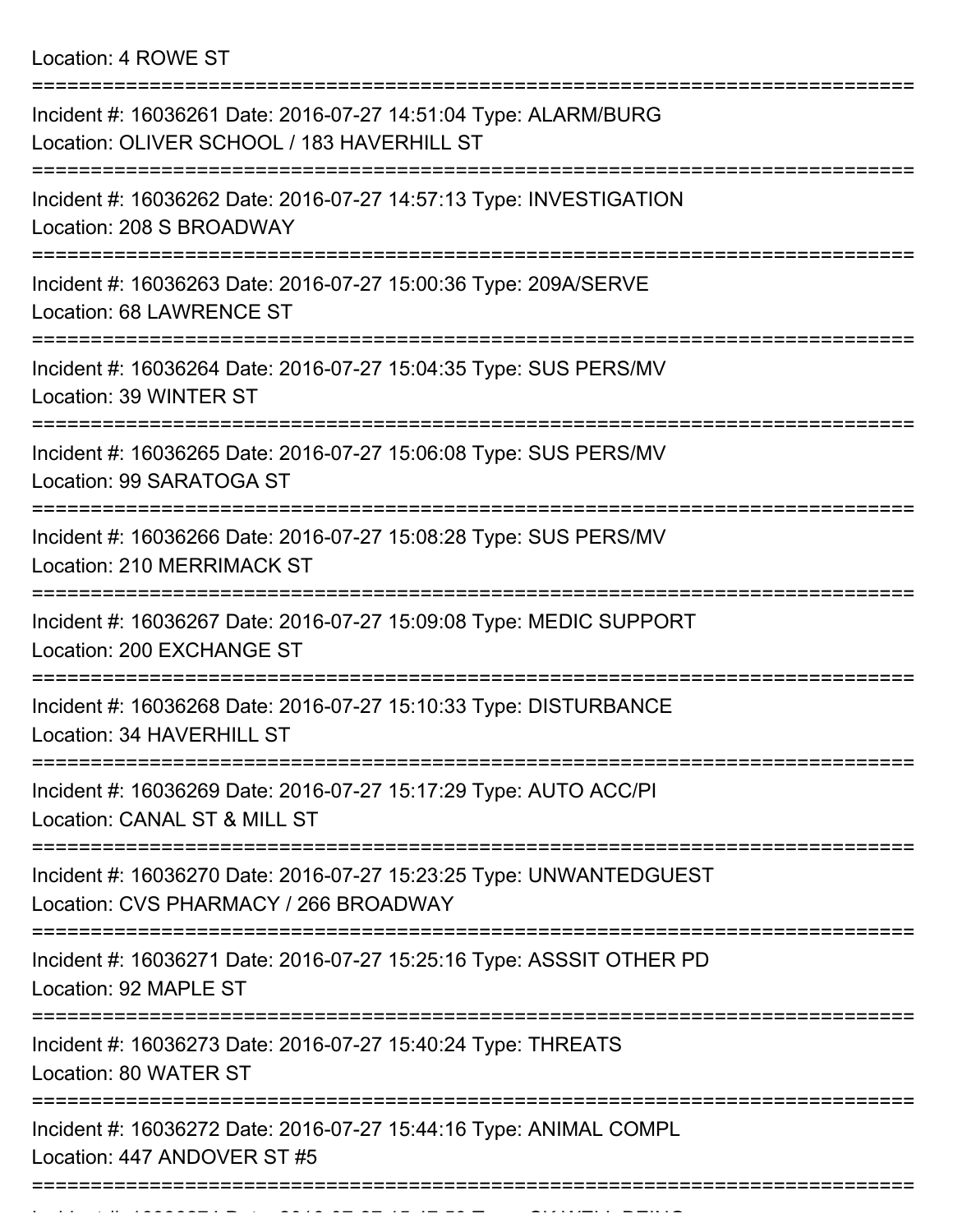Location: 50 S BROADWAY

| Incident #: 16036275 Date: 2016-07-27 15:48:01 Type: DRUG VIO<br>Location: JACKSON ST & SUMMER ST                 |
|-------------------------------------------------------------------------------------------------------------------|
| Incident #: 16036276 Date: 2016-07-27 15:52:37 Type: NOTIFICATION<br>Location: 88 ALLSTON ST #2                   |
| Incident #: 16036277 Date: 2016-07-27 15:54:41 Type: UNKNOWN PROB<br>Location: 163 PARK ST FL 2ND                 |
| Incident #: 16036278 Date: 2016-07-27 16:02:05 Type: M/V STOP<br>Location: BROADWAY & VALLEY ST                   |
| Incident #: 16036279 Date: 2016-07-27 16:06:00 Type: FRAUD<br>Location: 58 DARTMOUTH ST                           |
| Incident #: 16036280 Date: 2016-07-27 16:14:21 Type: MAL DAMAGE<br>Location: HAFFNER'S GAS STATION / 69 PARKER ST |
| Incident #: 16036281 Date: 2016-07-27 16:17:25 Type: MISSING PERS<br>Location: 27 BROOK ST                        |
| Incident #: 16036282 Date: 2016-07-27 16:24:22 Type: CK WELL BEING<br>Location: 46 THORNTON ST                    |
| Incident #: 16036283 Date: 2016-07-27 16:26:41 Type: MAL DAMAGE<br>Location: 57 HANCOCK ST                        |
| Incident #: 16036284 Date: 2016-07-27 16:31:15 Type: ALARM/HOLD<br>Location: DUNKIN DONUTS / 61 S UNION ST        |
| Incident #: 16036286 Date: 2016-07-27 16:48:03 Type: IDENTITY THEFT<br>Location: 13 HANCOCK ST                    |
| Incident #: 16036285 Date: 2016-07-27 16:49:21 Type: AUTO ACC/UNK PI<br>Location: HAVERHILL ST & MARGIN ST        |
| Incident #: 16036287 Date: 2016-07-27 17:08:02 Type: DISORDERLY<br>Location: 94 BRADFORD ST                       |
|                                                                                                                   |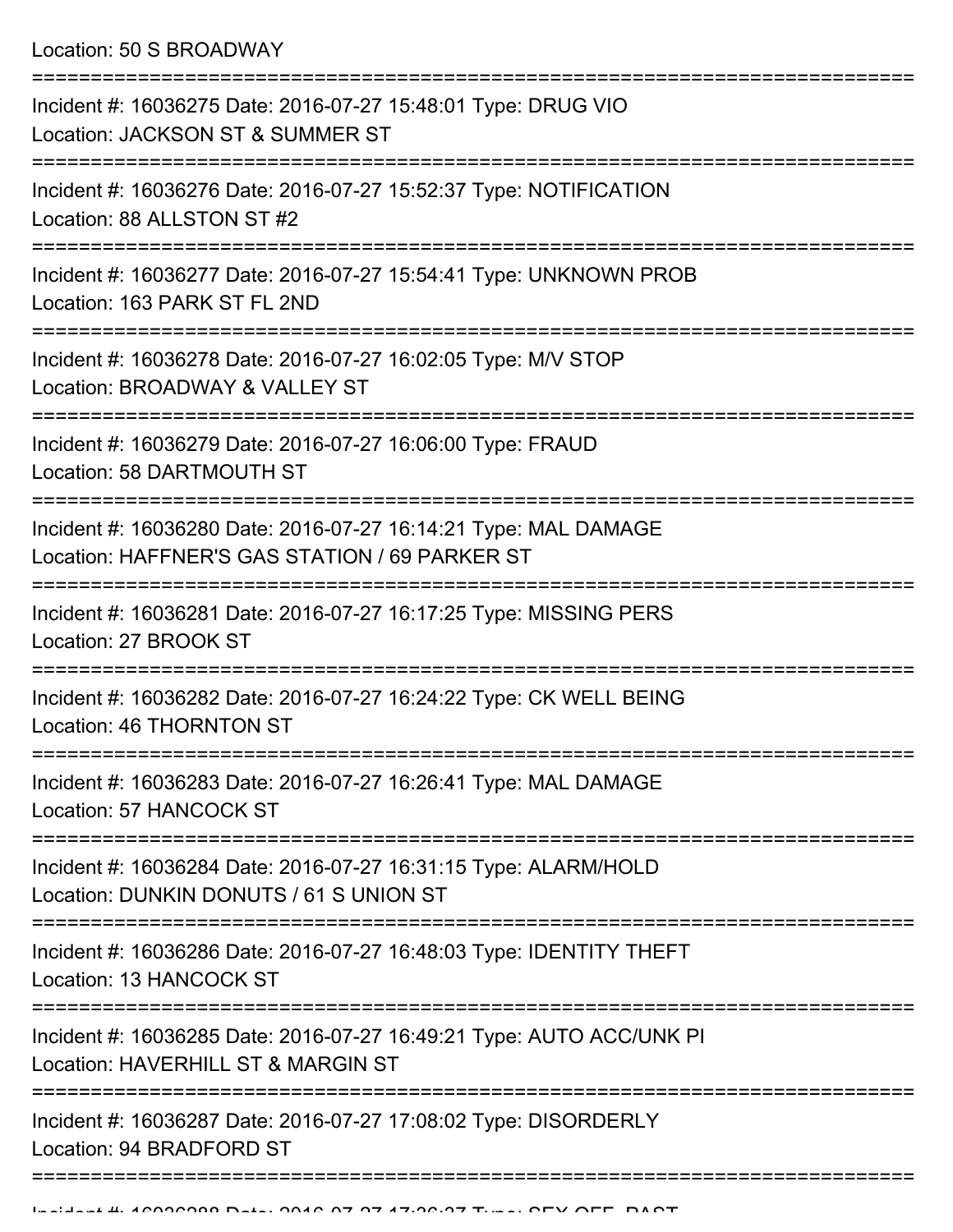## Location: HOLTON ST

| Incident #: 16036289 Date: 2016-07-27 17:44:09 Type: ALARM/BURG<br>Location: GUILMETTE SCHOOL / 80 BODWELL ST    |
|------------------------------------------------------------------------------------------------------------------|
| Incident #: 16036290 Date: 2016-07-27 18:13:28 Type: M/V STOP<br>Location: BROADWAY & HAVERHILL ST               |
| Incident #: 16036291 Date: 2016-07-27 18:14:07 Type: M/V STOP<br>Location: BROADWAY & HAVERHILL ST               |
| Incident #: 16036292 Date: 2016-07-27 18:14:44 Type: MAL DAMAGE<br>Location: 44 CHESTER ST FL 1                  |
| Incident #: 16036293 Date: 2016-07-27 18:16:11 Type: TRESPASSING<br><b>Location: 81 TREMONT ST</b>               |
| Incident #: 16036294 Date: 2016-07-27 18:20:39 Type: HIT & RUN M/V<br>Location: EXCHANGE ST & PARK ST            |
| Incident #: 16036295 Date: 2016-07-27 18:21:57 Type: DK (DRUNK)<br>Location: 10 WINSLOW PL                       |
| Incident #: 16036296 Date: 2016-07-27 18:27:53 Type: ALARM/BURG<br>Location: ARLINGTON SCHOOL / 150 ARLINGTON ST |
| Incident #: 16036297 Date: 2016-07-27 18:43:54 Type: 209A/SERVE<br>Location: 16 MELROSE ST FL 2                  |
| Incident #: 16036298 Date: 2016-07-27 18:45:49 Type: A&B D/W/ PROG<br>Location: 40 LAWRENCE ST FL 3              |
| Incident #: 16036299 Date: 2016-07-27 18:51:14 Type: M/V STOP<br>Location: BROADWAY & LOWELL ST                  |
| Incident #: 16036300 Date: 2016-07-27 18:57:39 Type: M/V STOP<br>Location: CAMBRIDGE ST & WINTHROP AV            |
| Incident #: 16036301 Date: 2016-07-27 19:00:03 Type: SUICIDE ATTEMPT<br>Location: 55 HAMPSHIRE ST                |
|                                                                                                                  |

Incident #: 16036302 Date: 2016-07-27 19:04:34 Type: SUS PERS/MV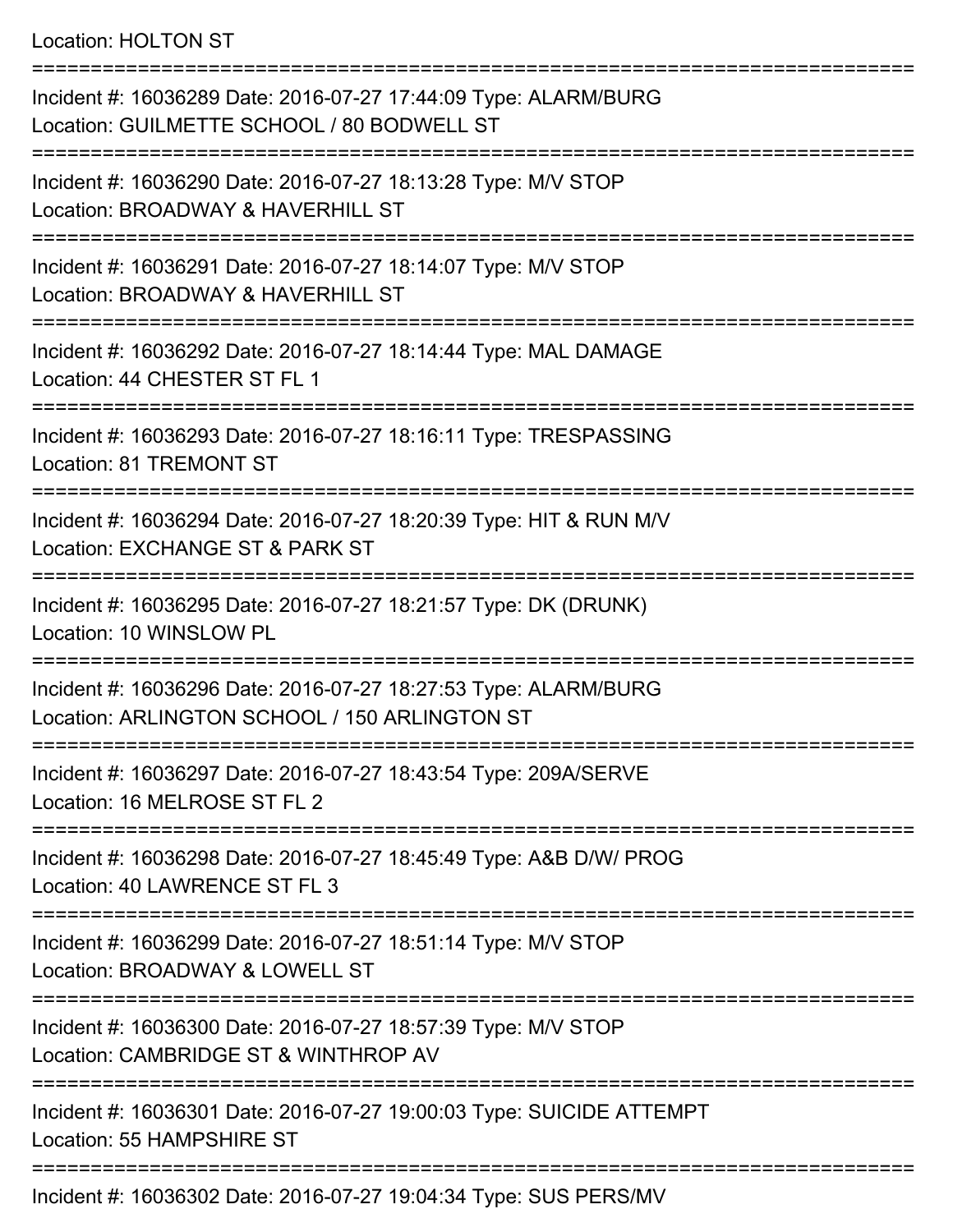| Incident #: 16036303 Date: 2016-07-27 19:16:15 Type: M/V STOP<br>Location: 55 OSGOOD ST              |
|------------------------------------------------------------------------------------------------------|
| Incident #: 16036304 Date: 2016-07-27 19:25:03 Type: ANIMAL COMPL<br>Location: 3 WILLIAM ST          |
| Incident #: 16036305 Date: 2016-07-27 19:31:02 Type: M/V STOP<br>Location: 17 EXETER ST              |
| Incident #: 16036306 Date: 2016-07-27 19:35:20 Type: M/V STOP<br>Location: S UNION ST & SALEM ST     |
| Incident #: 16036307 Date: 2016-07-27 19:42:17 Type: M/V STOP<br>Location: 50 ISLAND ST              |
| Incident #: 16036308 Date: 2016-07-27 19:42:45 Type: EXTRA SURVEIL<br>Location: BOAT RAMP            |
| Incident #: 16036309 Date: 2016-07-27 19:56:58 Type: LIC PLATE STO<br>Location: 12 PORTLAND ST       |
| Incident #: 16036310 Date: 2016-07-27 20:04:44 Type: DISTURBANCE<br>Location: 75 MANCHESTER ST       |
| Incident #: 16036311 Date: 2016-07-27 20:07:22 Type: INVEST CONT<br>Location: 90 LOWELL ST           |
| Incident #: 16036312 Date: 2016-07-27 20:54:33 Type: M/V STOP<br>Location: BROADWAY & CROSS ST       |
| Incident #: 16036313 Date: 2016-07-27 20:57:34 Type: M/V STOP<br>Location: 85 MANCHESTER ST          |
| Incident #: 16036315 Date: 2016-07-27 20:57:37 Type: SUICIDE ATTEMPT<br>Location: 169 LAWRENCE ST #1 |
| Incident #: 16036314 Date: 2016-07-27 20:58:12 Type: M/V STOP<br><b>Location: 85 MANCHESTER ST</b>   |
| Incident #: 16036316 Date: 2016-07-27 21:01:39 Type: GENERAL SERV                                    |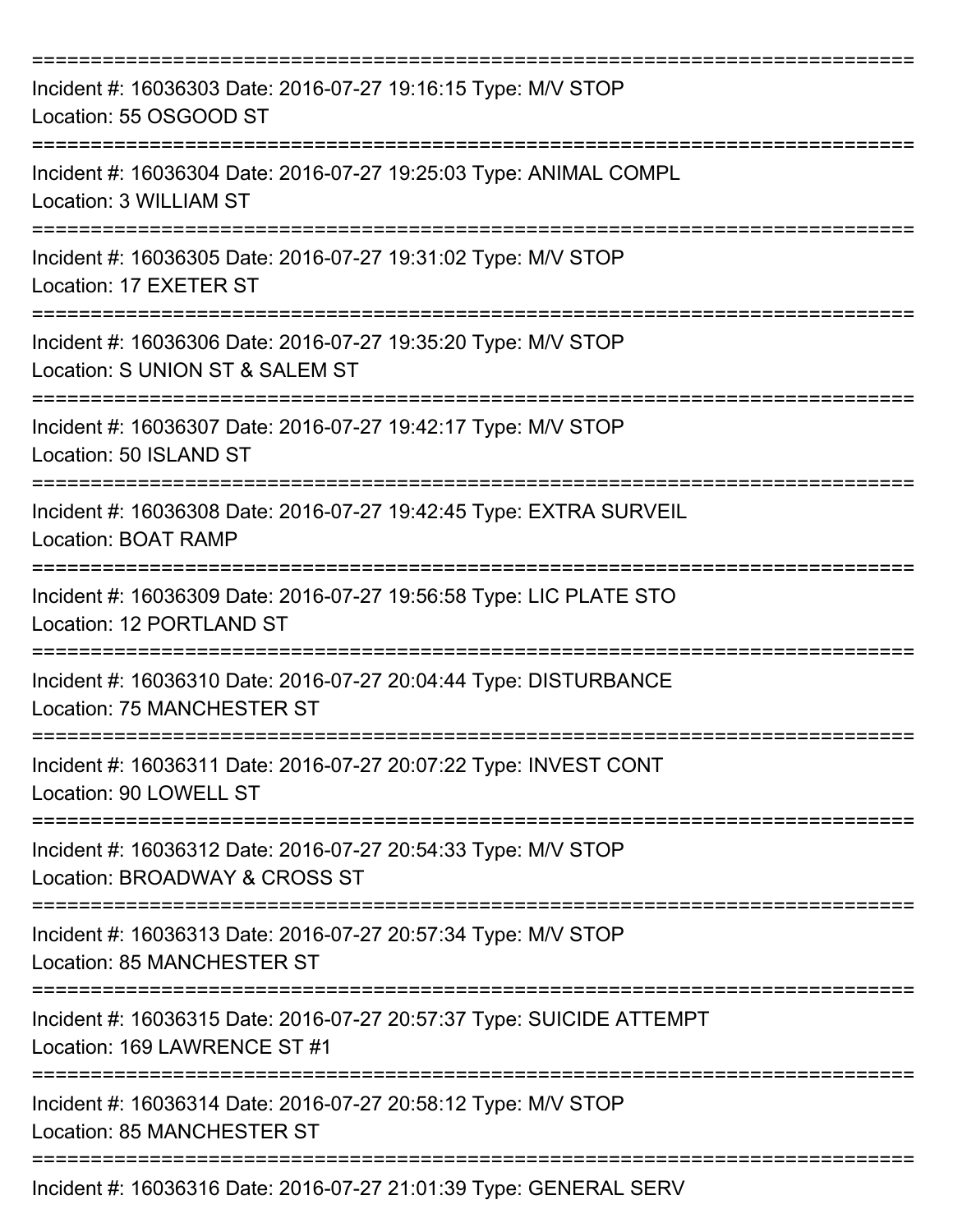| Incident #: 16036317 Date: 2016-07-27 21:16:27 Type: DISTURBANCE<br>Location: 87 SUMMER ST            |
|-------------------------------------------------------------------------------------------------------|
| Incident #: 16036318 Date: 2016-07-27 21:18:25 Type: DOMESTIC/PROG<br>Location: 326 S UNION ST        |
| Incident #: 16036319 Date: 2016-07-27 21:21:01 Type: NOISE ORD<br>Location: 5 HAVERHILL ST            |
| Incident #: 16036320 Date: 2016-07-27 21:35:20 Type: AMBULANCE ASSSI<br>Location: 94 GREENFIELD ST    |
| Incident #: 16036321 Date: 2016-07-27 21:37:17 Type: STOL/MV/PAS<br>Location: 23 NEWTON ST            |
| Incident #: 16036322 Date: 2016-07-27 21:48:41 Type: CK WELL BEING<br>Location: 65 UNION ST #403      |
| Incident #: 16036323 Date: 2016-07-27 22:04:43 Type: M/V STOP<br>Location: COMMON ST & FRANKLIN ST    |
| Incident #: 16036324 Date: 2016-07-27 22:11:57 Type: SUS PERS/MV<br>Location: 533 HAMPSHIRE ST        |
| Incident #: 16036325 Date: 2016-07-27 22:40:50 Type: M/V STOP<br>Location: AMESBURY ST & ESSEX ST     |
| Incident #: 16036326 Date: 2016-07-27 22:43:22 Type: B&E/PROG<br>Location: 50 COMMON ST               |
| Incident #: 16036328 Date: 2016-07-27 23:14:36 Type: DISTURBANCE<br><b>Location: LAWRENCE ST</b>      |
| Incident #: 16036327 Date: 2016-07-27 23:18:15 Type: M/V STOP<br>Location: DORCHESTER ST & S UNION ST |
| Incident #: 16036329 Date: 2016-07-27 23:26:04 Type: M/V STOP<br>Location: ALLSTON ST & HIGH ST       |
| Incident #: 16036330 Date: 2016-07-27 23:39:11 Type: MAL DAMG PROG                                    |